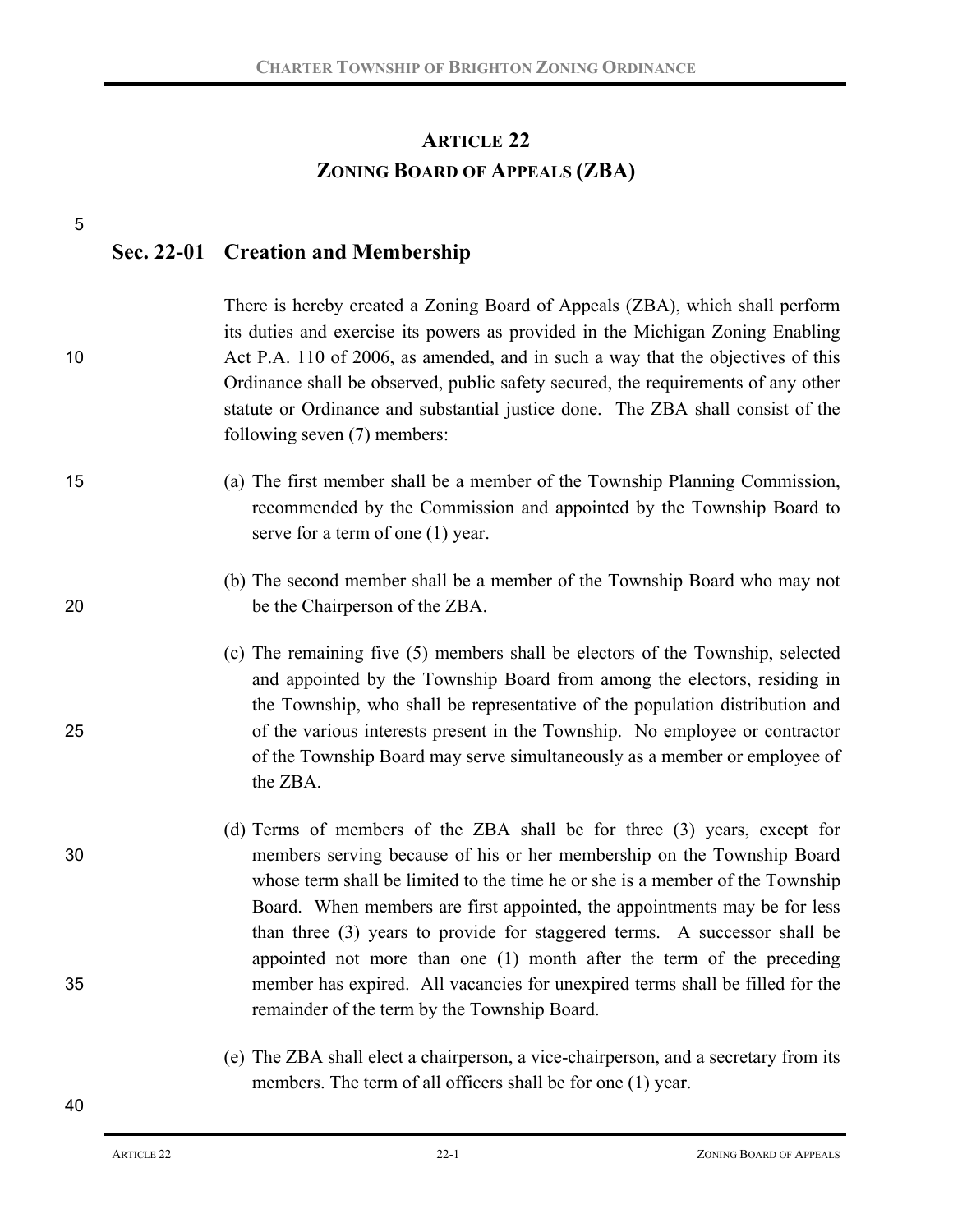(f) The Township Board may appoint not more than two (2) alternate members for the same term as regular members to the ZBA. An alternate member may serve as a regular member in the absence of a regular member if the regular member is absent from or will be unable to attend one (1) or more meetings of 5 the ZBA or is absent from or will be unable to attend meetings for a period of more than thirty (30) consecutive days. An alternate member may also be called upon to serve as a regular member for the purpose of reaching a decision in which a regular member has abstained for reasons of conflict of interest. The alternate member so appointed shall serve in the case until a 10 final decision is made. The alternate member when serving has the same voting rights as a regular member of the ZBA.

(Ord. #246, 12/25/09), (Ord. #234, 12/28/06), (Ord. #229, 7/6/05)

### 15 **Sec. 22-02 Procedures**

#### (a) **Meetings**

- (1) All meetings of the ZBA shall be held at the call of the chairperson and at 20 other times as the ZBA, in its adopted rules of procedure, may specify.
	- (2) The Board of Appeals shall not conduct business unless four (4) members of the Board of Appeals are present.
- 25 (3) All meetings and hearings conducted by the ZBA shall comply with the Open Meetings Act, PA 276 of 1976, as amended.
- (4) The ZBA shall provide for notice in accordance with *Section 23-11* of meetings and hearings to the parties and shall render a decision on the 30 application without unreasonable delay. Any person may appear and testify at the hearing either in person or by duly authorized agent or attorney.

### (b) **Procedure**

(1) The ZBA shall adopt its own rules of procedure and keep a record of its proceedings showing the vote of each member upon each question, or if absent or failing to vote due to a conflict of interest, indicating the fact; and shall file a record of its proceedings in the office of the Township 40 Clerk, which shall be public record.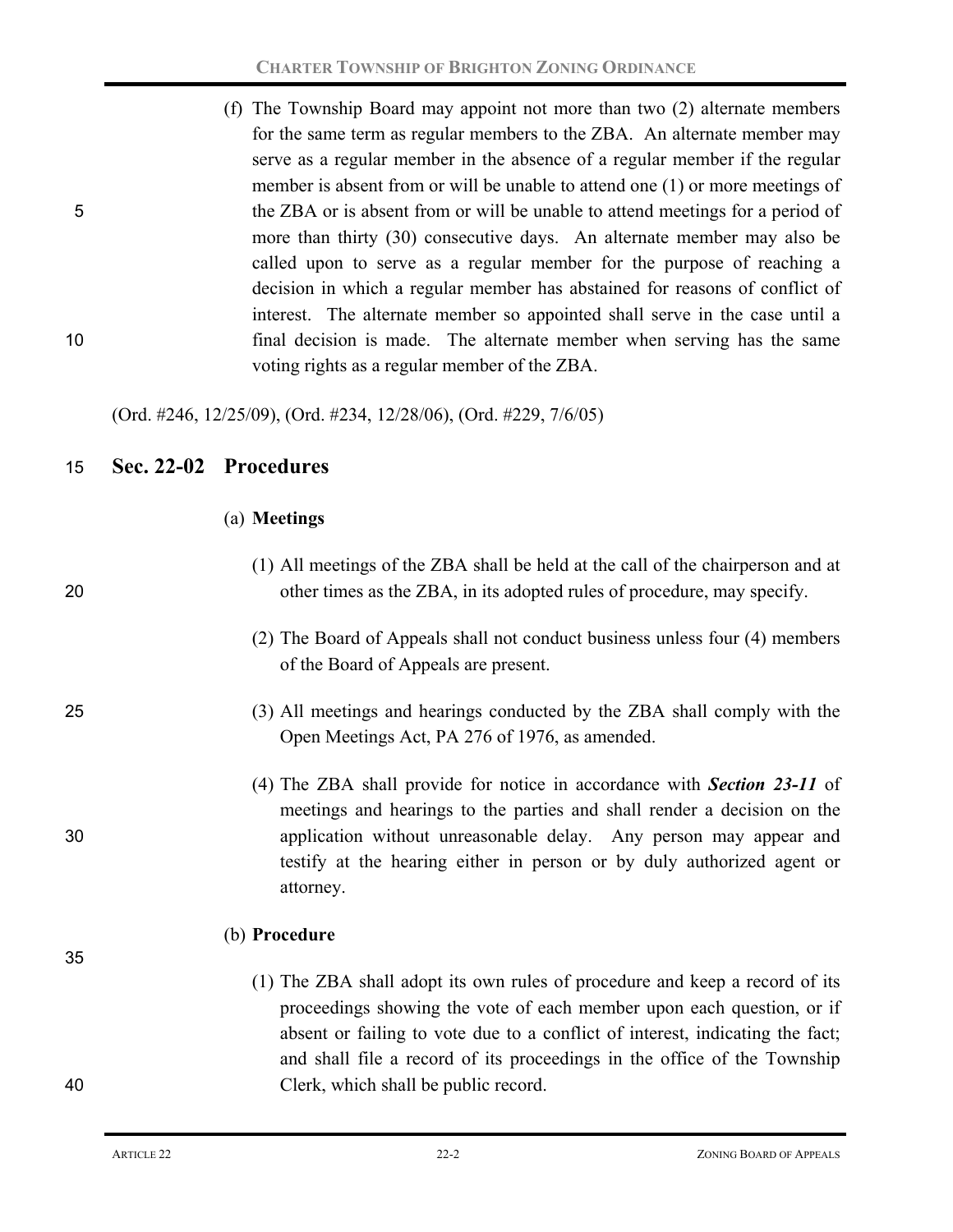- (2) The concurring vote of a majority of the members of the ZBA shall be necessary to reverse any order, requirement, decision, or determination of an administrative official or body, or to decide in favor of an applicant on 5 any matter upon which the ZBA are required to pass under this Ordinance or to effect any variation in this Ordinance.
- (3) A member of the ZBA who is also a member of the Planning Commission, or the Township Board shall not participate in a public hearing on or vote 10 on the same matter that the member voted on as a member of the Planning Commission, or the Township Board. However, the member may consider and vote on other unrelated matters involving the same property.
- (c) **Notice.** The ZBA shall make no decision except in a specific case and after a 15 public hearing conducted by the ZBA. Notice of public hearing shall be in accordance with *Section 23-11*.
- (d) **Stay of Proceedings.** An appeal to the ZBA shall stay all proceedings in furtherance of the appealed action, unless the Planning Commission, zoning 20 official, or any other administrative official certifies to the ZBA, after the notice of appeal shall have been filed, that by reason of the facts stated in the appeal, a stay would cause imminent peril to life or property, in which case proceedings shall not be stayed other than by a restraining order granted by the circuit court.
	- (e) **Limitations.** Nothing herein contained shall be construed to give or grant to the ZBA the power or authority to alter or change this Ordinance or the zoning map, such power and authority being reserved to the Township Board in the manner provided by law.
	- (Ord. #248, 1/22/10), (Ord. #234, 12/28/06), (Ord. #229, 7/6/05)

### **Sec. 22-03 Powers**

35 The ZBA shall have the power to subpoena and require the attendance of witnesses, administer oaths, compel testimony and the production of books, papers, files, and other evidence pertinent to the matters before it. The ZBA may reverse or affirm, wholly or partly, or may modify the order, requirement, decision, or determination, in accordance with the guidelines set forth herein.

25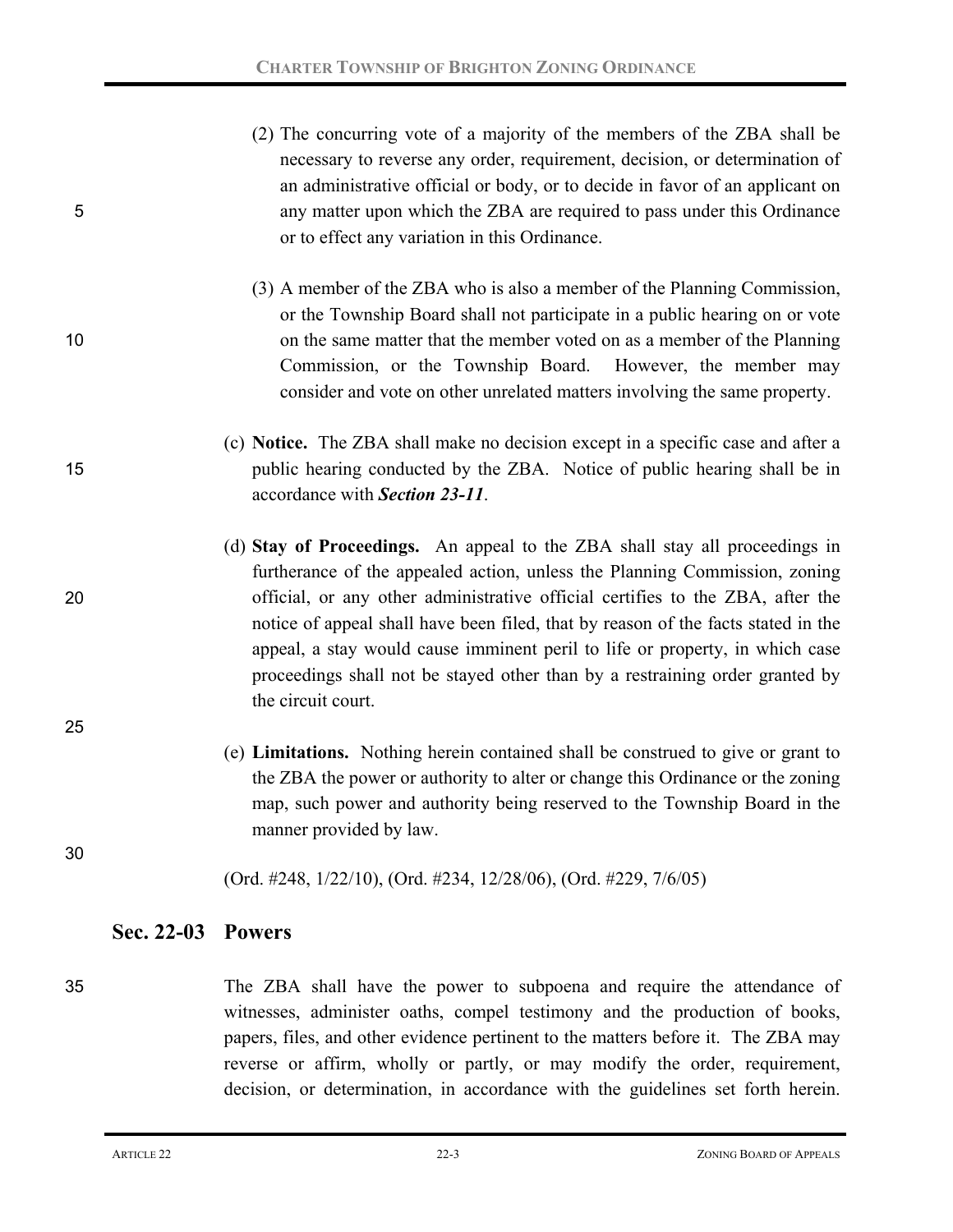With an affirmative decision, the ZBA may impose conditions pursuant to Michigan Zoning Enabling Act P.A. 110 of 2006, as amended. The decision of the ZBA shall be final. However, a person having an interest affected by this Ordinance may appeal to the circuit court for review pursuant to Michigan Zoning 5 Enabling Act P.A. 110 of 2006, as amended.

(Ord. #234, 12/28/06)

**Sec. 22-04 Jurisdiction**

10

The ZBA shall have power to act on those matters as defined in this section and by the laws of the State of Michigan. Jurisdiction shall include:

(a) **Appeals.** To hear and decide appeals where it is alleged by the appellant that 15 there is an error in any order, requirement, permit, decision, or refusal made by any administrative or enforcement official or body charged with administration or enforcement of this Ordinance.

(b) **Variance.** To authorize, upon application, a variance from the strict 20 application of the provisions of this Ordinance. In granting a variance, the ZBA may attach thereto such conditions and safeguards regarding the location, character, and other features of the proposed uses as it may deem reasonable so that the spirit of this Ordinance is observed, public safety secured, and substantial justice done. In granting a variance, the ZBA shall 25 state the grounds upon which it justifies the granting of a variance. The ZBA shall not have the power to alter or change the zoning district classification of any property, nor to make any change in the terms of this Ordinance.

(c) **Interpretation.** To interpret boundaries of zoning districts as presented in the 30 official zoning map. Upon request of the Planning Commission or any administrative or enforcement officer charged with administration or enforcement of this Ordinance, the ZBA may interpret and clarify the meaning of Ordinance text.

35 (d) **Approvals.** To hear and decide in accordance with the provisions of this Ordinance, requests for decisions under the Ordinance as provided for and referred to it within the Ordinance and for decisions on which this Ordinance specifically authorizes the ZBA to pass.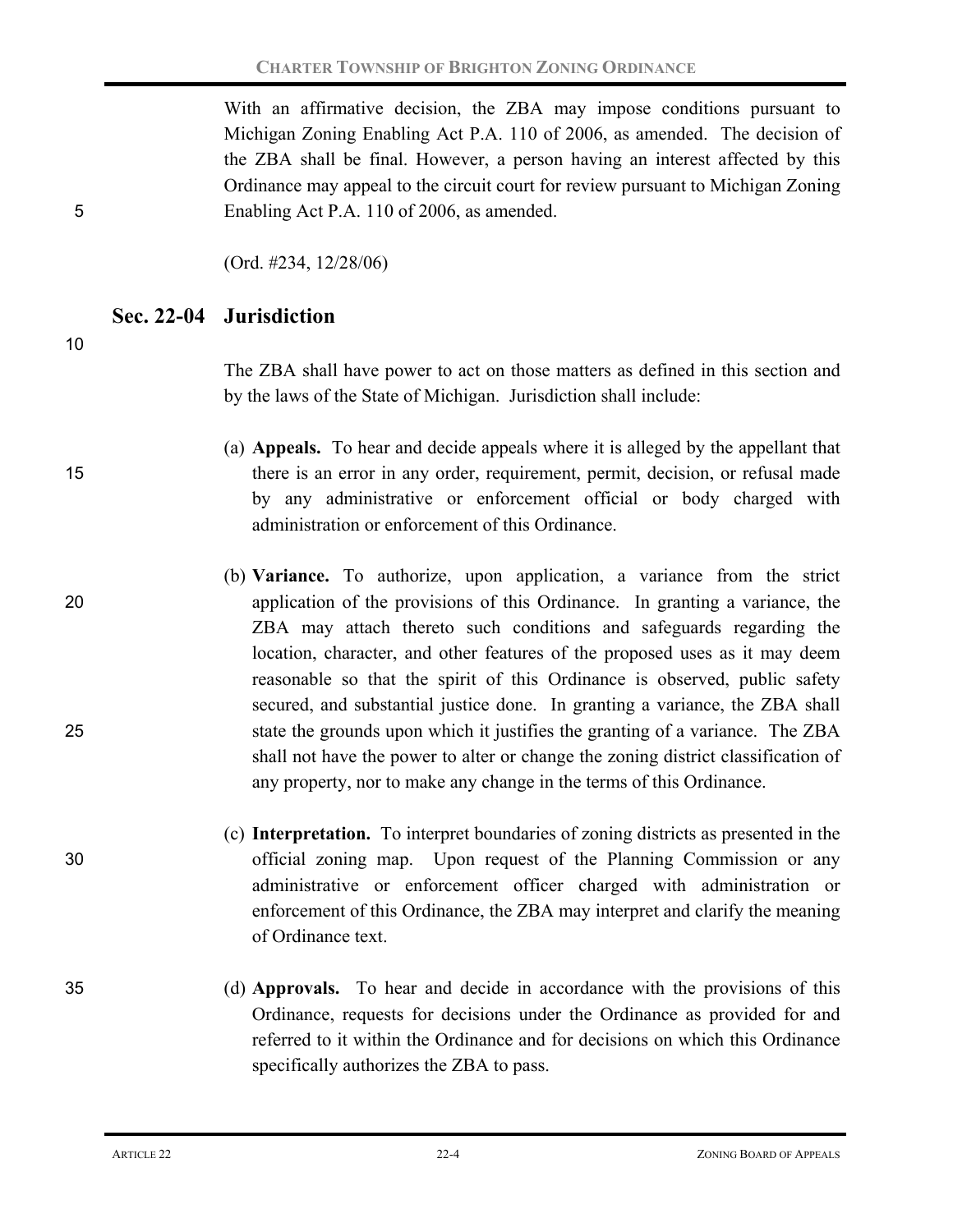(e) **Special Land Uses.** While the ZBA may grant dimensional or other site plan related variances for special land uses. The ZBA shall not have the power to reverse or modify the Planning Commission decision to approve or deny a special land use permit nor grant variances to any special land use standards 5 or conditions of special land use approval.

## **Sec. 22-05 Application Requirements**

- (a) **Application to the ZBA.** Decisions for which ZBA action is sought shall be 10 commenced by a person filing an application to the ZBA on forms as specified by the ZBA and accompanied by required fees. The application shall specify the grounds upon which the request is based and shall contain a notarized signature of the property owner or owner's agent. Applications involving a request for a variance shall specify the section number(s) 15 containing the requirements from which a variance is sought and the nature and extent of the variance.
- (b) **Fees.** The Township Board may from time to time prescribe and amend by resolution a reasonable schedule of fees to be charged to applicants to the 20 ZBA. At the time the application is filed, the fee shall be paid to the Township.
- (c) **Sketch Plan Requirements.** Applications involving a specific site must be accompanied by a sketch that includes the following information, where 25 applicable:
	- (1) Applicant's name, address, and telephone number.
- (2) Property identification (Sidwell) number, scale, north point, and dates of 30 submission and revisions.
	- (3) Zoning classification of petitioner's parcel and all abutting parcels.
- (4) Existing lot lines, building lines, structures, parking areas, driveways, and 35 other improvements on the site and within fifty (50) feet of the site.
	- (5) For variances requested from any dimensional standard of this Ordinance, the sketch plan shall include verified measurements of existing conditions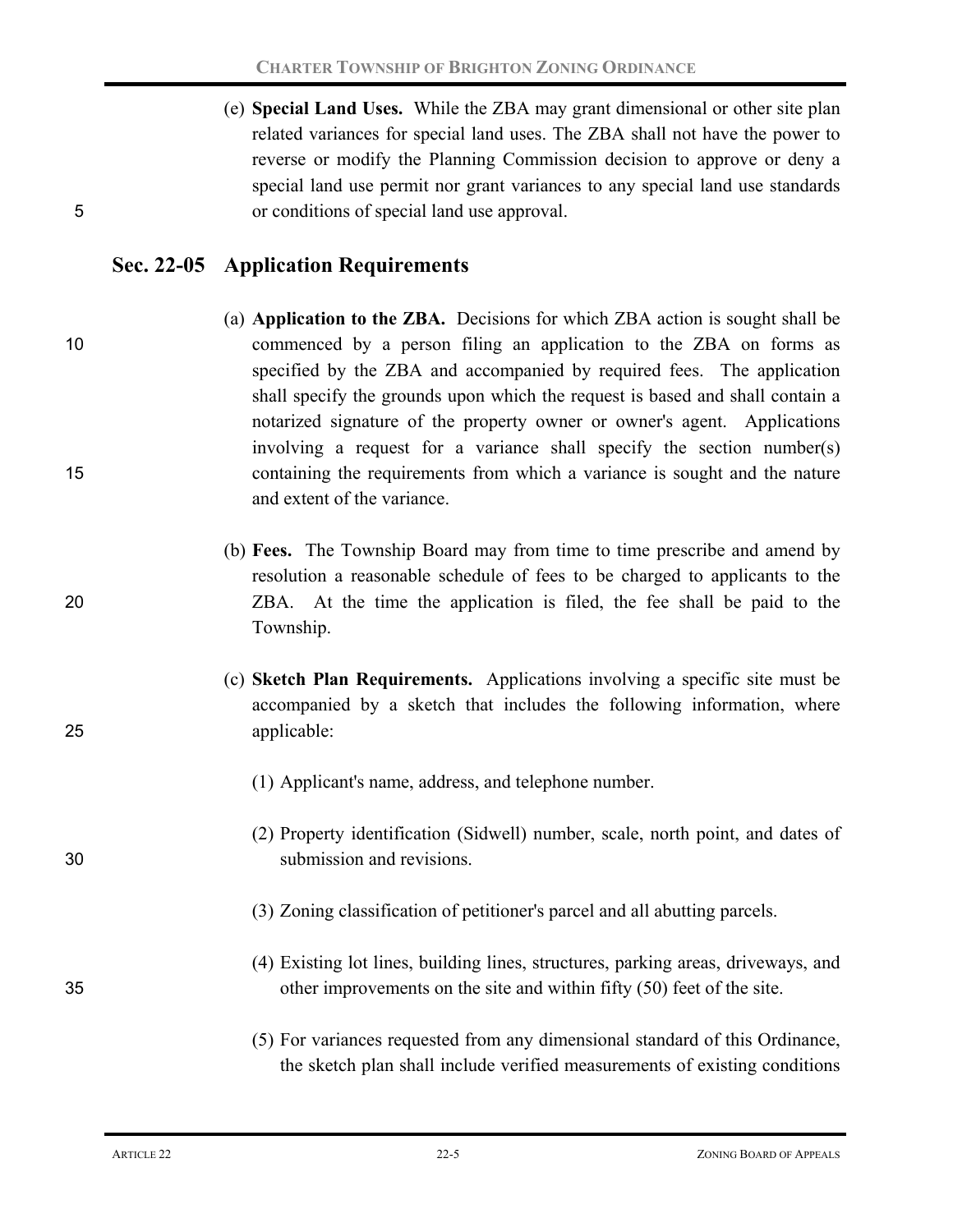and the proposed dimensions or calculations regarding the specific standards from which the variance is sought.

(6) Any additional information required by the building official or the ZBA to 5 make the determination requested herein.

Where an application to the ZBA involves a variance sought in conjunction with a site plan review by the Planning Commission, the application data requirements for site plan review as set forth in *Article 18* 10 shall be followed.

(e) **Approval Period.** If construction has not commenced within twelve (12) months after the day the ZBA grants a variance to allow the erection or alteration of a building, then the variance becomes null and void. The period 15 of approval may be automatically extended by twelve (12) months if the variance was sought in conjunction with a site plan for which approval has been extended by the Planning Commission.

## **Sec. 22-06 Standards for ZBA Action**

20

Variances and appeals shall be granted only in accordance with the Michigan Zoning Enabling Act P.A. 110 of 2006, as amended, and based on the findings set forth in this section. Variances and appeals shall not be granted solely upon economic or financial considerations. The extent to which the following criteria 25 apply to a specific case shall be determined by the ZBA:

- (a) **Criteria Applicable to Appeals.** The ZBA may reverse an order of an enforcement official only if it finds that the action or decision appealed meets one (1) or more of the following requirements:
	- (1) Was arbitrary or capricious.
	- (2) Was based on an erroneous finding of a material fact.
- 35 (3) Constituted an abuse of discretion.
	- (4) Was based on erroneous interpretation of the zoning Ordinance or zoning law.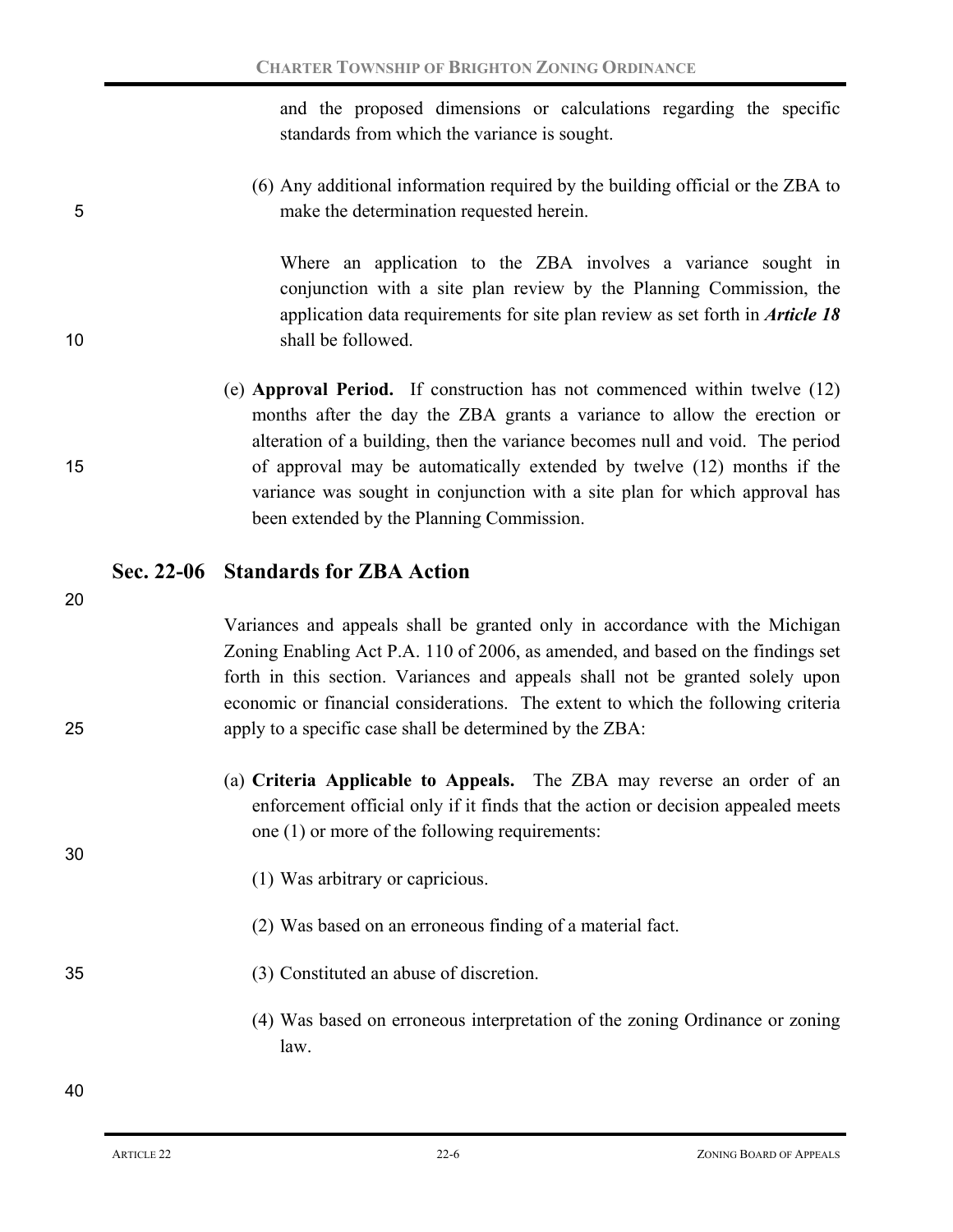#### (b) **Criteria Applicable to Dimensional Variances**

- (1) **Practical Difficulty/Substantial Justice.** Practical difficulty must be shown that **c**ompliance with the strict letter of the restrictions governing 5 area, setbacks, frontage, height, bulk, density, or other dimensional provisions would unreasonably prevent the use of the property. Granting of a requested variance or appeal would do substantial justice to the applicant as well as to other property owners in the district and is necessary for the preservation and enjoyment of a substantial property 10 right similar to that possessed by other properties in the same zoning district and vicinity of the subject parcel.
- (2) **Public Safety and Welfare.** The requested variance does not interfere with the public safety and welfare, increase the hazard of fire, impair the 15 adequate supply of light and air, or create nuisances.
	- (3) **Impact on Surrounding Neighborhood.** The variance will not interfere with or discourage the appropriate development, continued use, or value of adjacent properties and the surrounding neighborhood.
	- (4) **Extraordinary Circumstances.** There are exceptional circumstances or conditions applicable to the property or the intended use that do not generally apply to other properties or uses. The need for the variance was not self-created by the applicant.
- (c) **Criteria Applicable to Use Variances.** The zoning board of appeals may grant a use variance only upon a finding that an unnecessary hardship exists. A use variance is a variance that permits a use that is otherwise not provided for in a zoning district. A  $2/3<sup>rd</sup>$  vote of the members of the Zoning Board of 30 Appeals is required to grant a use variance. A finding of an unnecessary hardship shall require demonstration by the applicant of all of the following:
- (1) **Unreasonable Current Zoning Designation.** The applicant has demonstrated that the site can not reasonably be used for any of the uses 35 allowed within the current zoning district designation. The ZBA may require submission of documentation from real estate or market experts, or a certified appraiser, to substantiate this finding.
- (2) **Unique Circumstances.** The need for the variance is due to unique 40 circumstances peculiar to the property and not generally applicable in the

20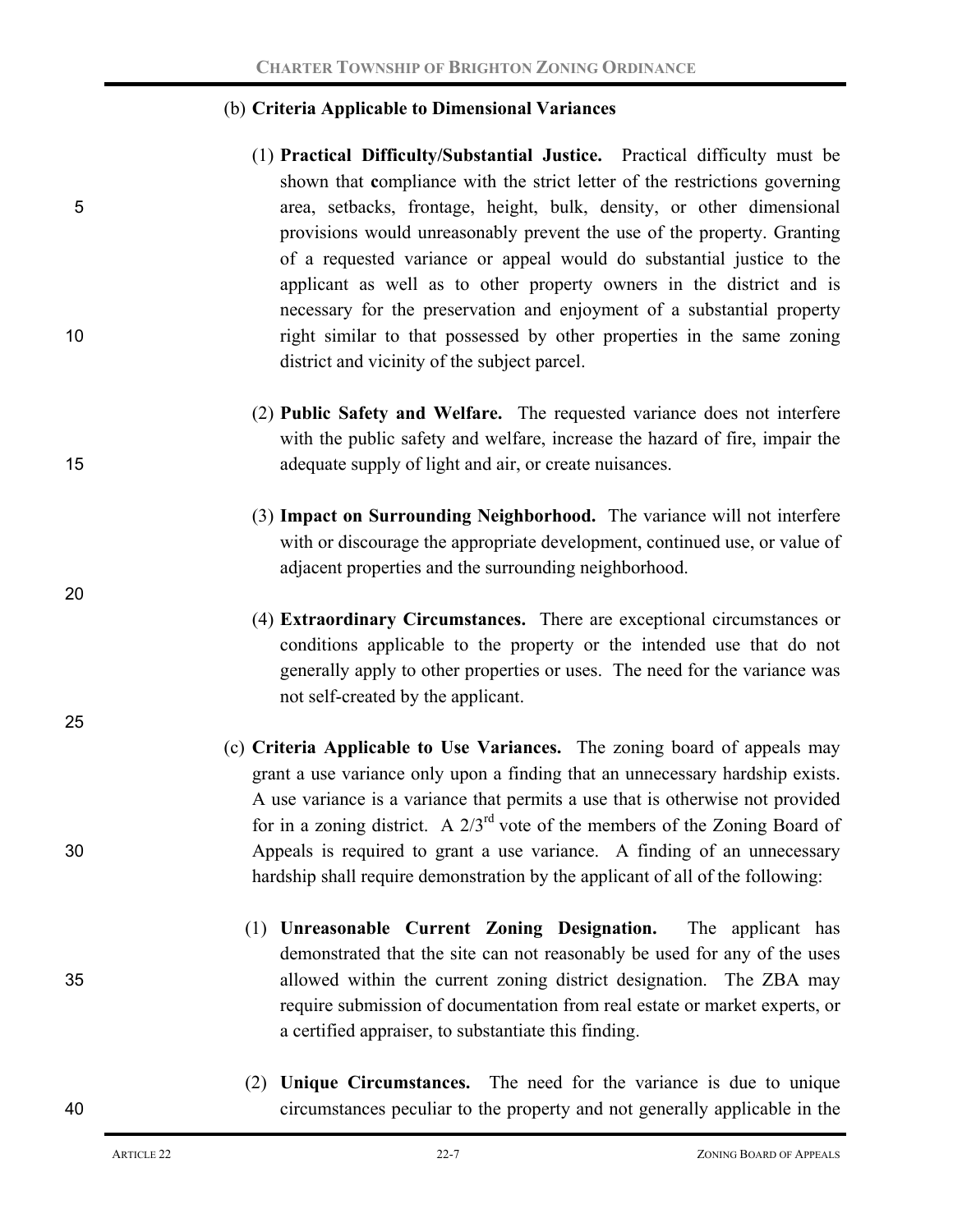area or to other properties in the same zoning district. The applicant must prove that there are certain features or conditions of the land that are not generally applicable throughout the zone and that these features make it impossible to earn a reasonable return without some adjustment. In those 5 situations where the difficulty is shared by others, the board may find that relief should be accomplished by an amendment to the zoning ordinance, not a variance.

- (3) **Not Self-Created.** The problem and resulting need for the variance has 10 not been self-created by the applicant and/or the applicant's immediate predecessor.
- (4) **Capacity of Roads, Infrastructure and Public Services.** The capacity and operations of public roads, utilities, other facilities and services will 15 hot be significantly compromised.
	- (5) **Character of Neighborhood.** The use variance will not alter the essential character of the neighborhood nor be of detriment to adjacent properties.
- 20 (d) **Record of Appeal.** The ZBA shall prepare and retain a record of each appeal, and shall base its decision on this record. This record shall include all of the following:
- (1) The relevant administrative records and the administrative orders issued 25 thereon relating to the appeal.
	- (2) The notice of the appeal.
- (3) Such documents, exhibits, plans, photographs, or written reports as may be 30 submitted to the ZBA for its consideration.
- (4) The written findings of fact, the decisions, and the conditions imposed by the ZBA in acting on the appeal shall be entered into the official record, after being signed by the chairperson of the ZBA, thereby effectuating the 35 decision and any conditions imposed thereon.
	- (5) Any approval granted by the ZBA may be made subject to such conditions as the ZBA may require, including deed restrictions and performance guarantees, to ensure that the applicable review standards are satisfied.